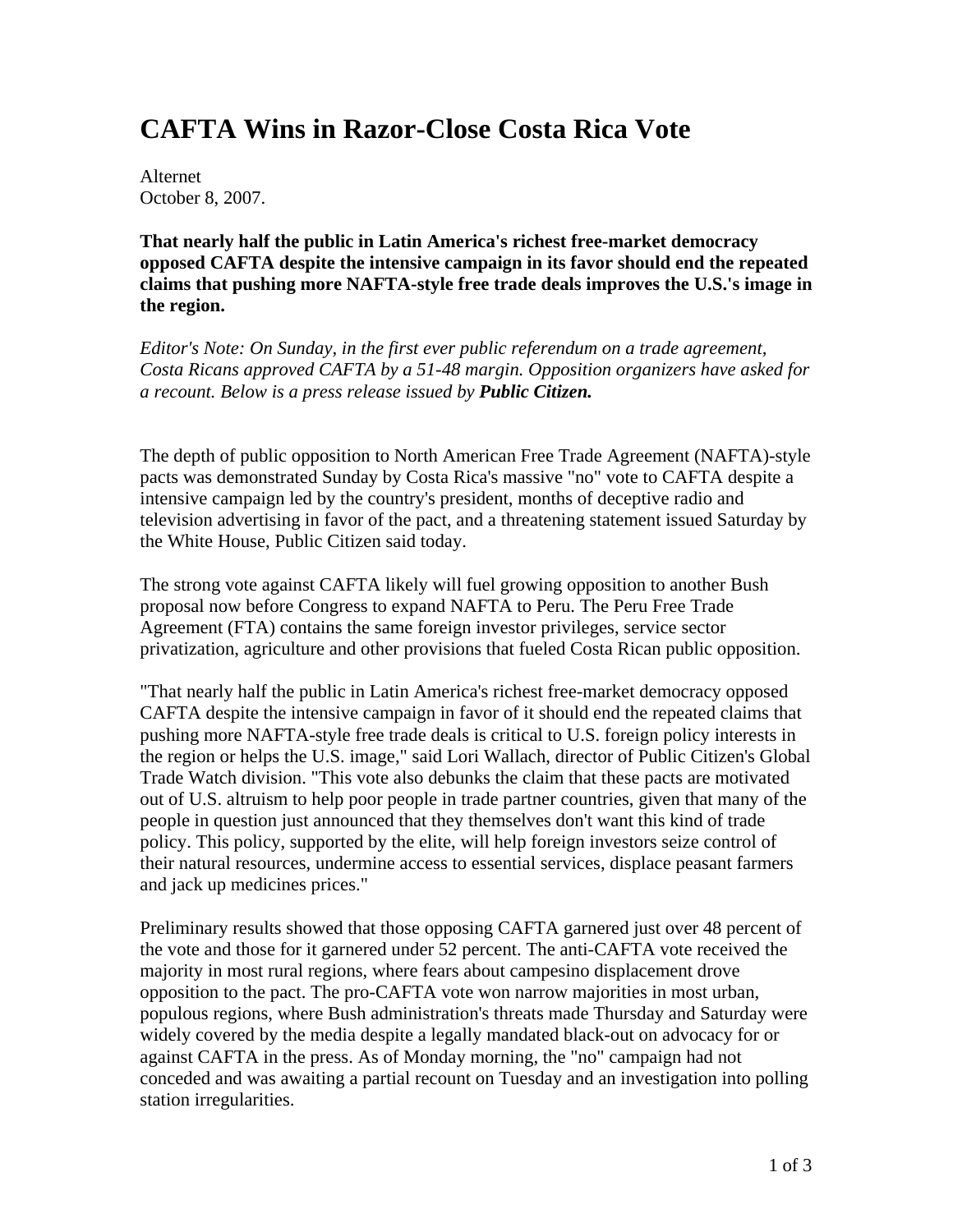Citizens of El Salvador, Honduras, Nicaragua, Guatemala and the Dominican Republic had no opportunity to voice their own views of CAFTA. Despite massive, long-running public demonstrations against CAFTA in those countries - which resulted in protestors being killed by the police in Guatemala and a legislature fleeing its own building to hold the vote in a downtown hotel in Honduras - legislatures in those countries ultimately ratified and implemented CAFTA by mid-2006.

In Costa Rica, the CAFTA debate coincided with that nation's presidential election. With fair trade presidential candidate Ottón Solís running against CAFTA-supporter and Nobel-Prize winner Oscar Árias on a campaign focusing on the widely unpopular NAFTA expansion, CAFTA never came to a vote in Costa Rica. Early in 2007, after Árias narrowly won, Costa Rica's legislature passed a measure establishing a national referendum on whether Costa Rica should enter CAFTA.

That Sunday's referendum resulted in narrow passage is not surprising given considerable intervention by the Bush administration and a massive, well-funded campaign for the pact led by Costa Rica's president and pushed heavily by the corporate sector and much of Costa Rica's media. The Bush administration repeatedly threatened to remove Costa Rica's existing Caribbean Basin Initiative (CBI) trade preferences if the public rejected CAFTA, even though the program was made permanent in 1990 and only an act of Congress could terminate it. (A tiny percentage of Costa Rica's U.S. exports enjoys dutyfree benefits under a CBI add-on program that was approved in 2000. The tremendously popular program, which covers nearly two dozen countries and cannot be removed for rejection of an FTA, is set for renewal next year.)

"Right now, we see the same duplicity with the proposed NAFTA expansion to Peru, where proponents claim that implementing the Peru agreement is critical to building a positive U.S. image in the region," Wallach said. "Yet if these agreements are good foreign policy, why did the Bush administration also threaten to remove existing Andean trade preferences to force the deal over the opposition of the Peruvian public as well as its religious, indigenous and labor leaders?"

The U.S. ambassador to Costa Rica, Mark Langdale, was slammed with a rare formal denunciation before Costa Rica's Supreme Electoral Tribunal in August after he waged a lengthy campaign to influence the vote on CAFTA. As part of that, Langdale employed misleading threats and suggested there would be economic reprisals if CAFTA were rejected. In response, Rep. Linda Sánchez (D-Calif.) who serves on the House Foreign Affairs Committee's Western Hemisphere Subcommittee, wrote a letter to Secretary of State Condoleezza Rice in late September demanding the cessation of Langdale's interventions. "Even the perception of such interference harms the U.S. image in a region already suspicious of our intentions," Sánchez wrote. "If we are to be seen as respecting democracy, sovereignty, and economic development, we must not interfere in any way with the historic popular referendum on CAFTA in Costa Rica, the region's oldest and strongest democracy."